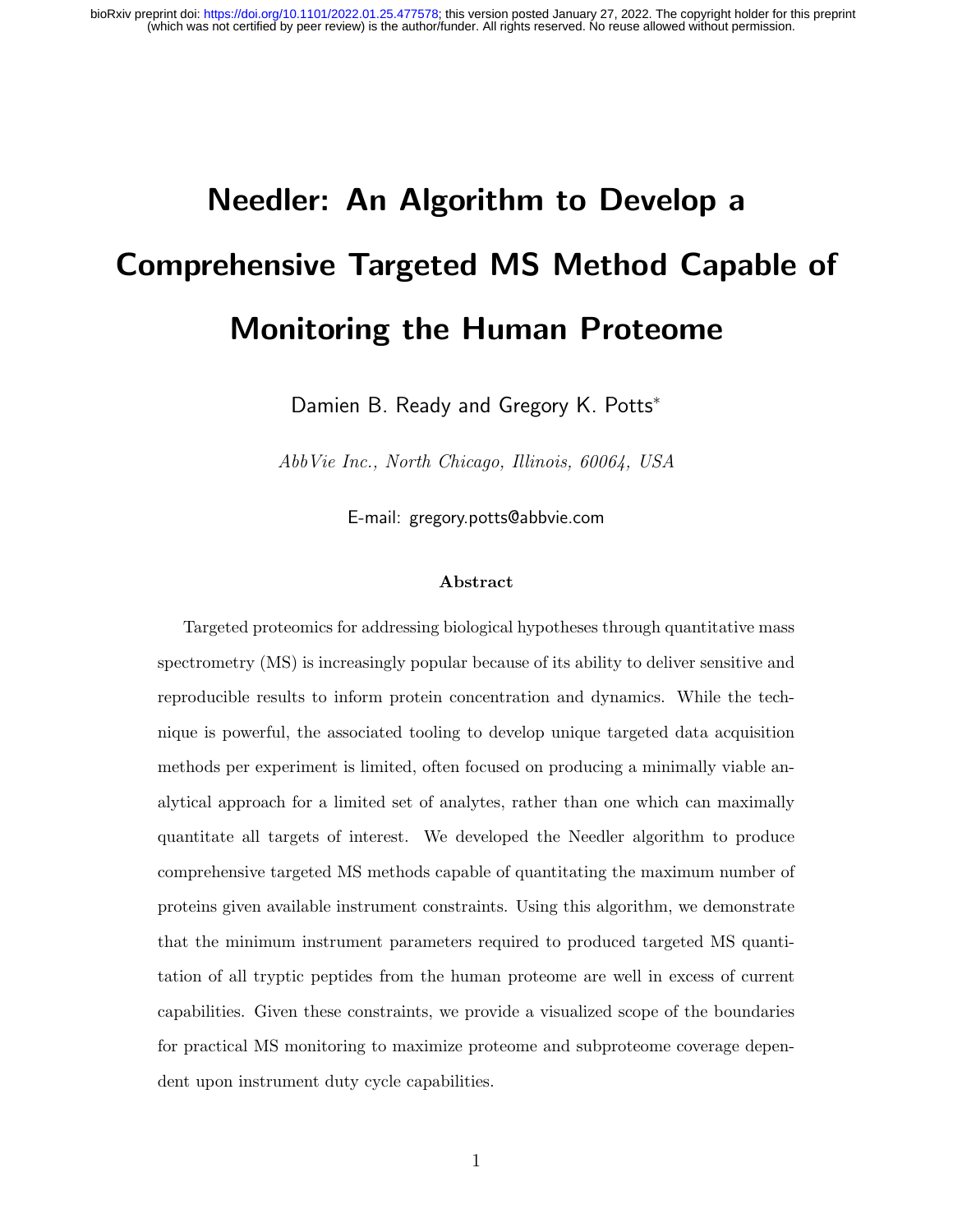## Introduction

Quantitative liquid chromatography tandem mass spectrometry (LC-MS/MS) proteomics is a standard analytical approach to robustly monitor peptides, metabolites, lipids, and other biomolecules from a complex sample matrix.<sup>1</sup> The peptides produced from proteolytic digestion of a source protein are first identified in a data-dependent acquisition (DDA) discovery MS analysis and used as the basis for development of a targeted MS acquisition by monitoring specific peptide precursor mass to charge ratios  $(m/z)$  and instrument-generated fragment ions over specific retention time windows. <sup>2</sup> The gold standard technique for MS quantitation is selected reaction monitoring (SRM) or multiple reaction monitoring (MRM) performed on a triple quadrupole instrument with scheduled targeting windows. These methods can analyze a limited set of peptide precursors and are often used for high accuracy quantification measurements for a subset of the proteome dictated by the experimental aims. Parallel reaction monitoring (PRM) is a more recent development that utilizes a high-resolution instrument such as an Orbitrap mass spectrometer to simultaneously monitor all peptide fragment ions.<sup>3</sup> For each of these approaches, the quantifiable peptides must be carefully chosen to maximize utilization of instrument time without compromising the quantitative integrity of the assay. Data acquisition methods that attempt to monitor too many peptides may capture fewer data points per peptide precursor and risk limiting instrument sensitivity. Consequentially, the analytes of interest may become undetectable or quantitative accuracy may be sacrificed. Scheduled targeted MS methods that monitor only where the peptide is known to chromatographically elute risk missing the detection of the peptide if the elution gradient experiences an unexpected shift in retention time.

Despite the breadth of publicly available MS resources, such as protein databases, in silico protein processing tools, and peptide retention time libraries, building a targeted method from scratch to monitor a known list of proteins' proteotypic peptides can be very time consuming. Constructing a scheduled MS acquisition instrument method is still a manual task requiring human judgment for what peptides to monitor when faced with multiple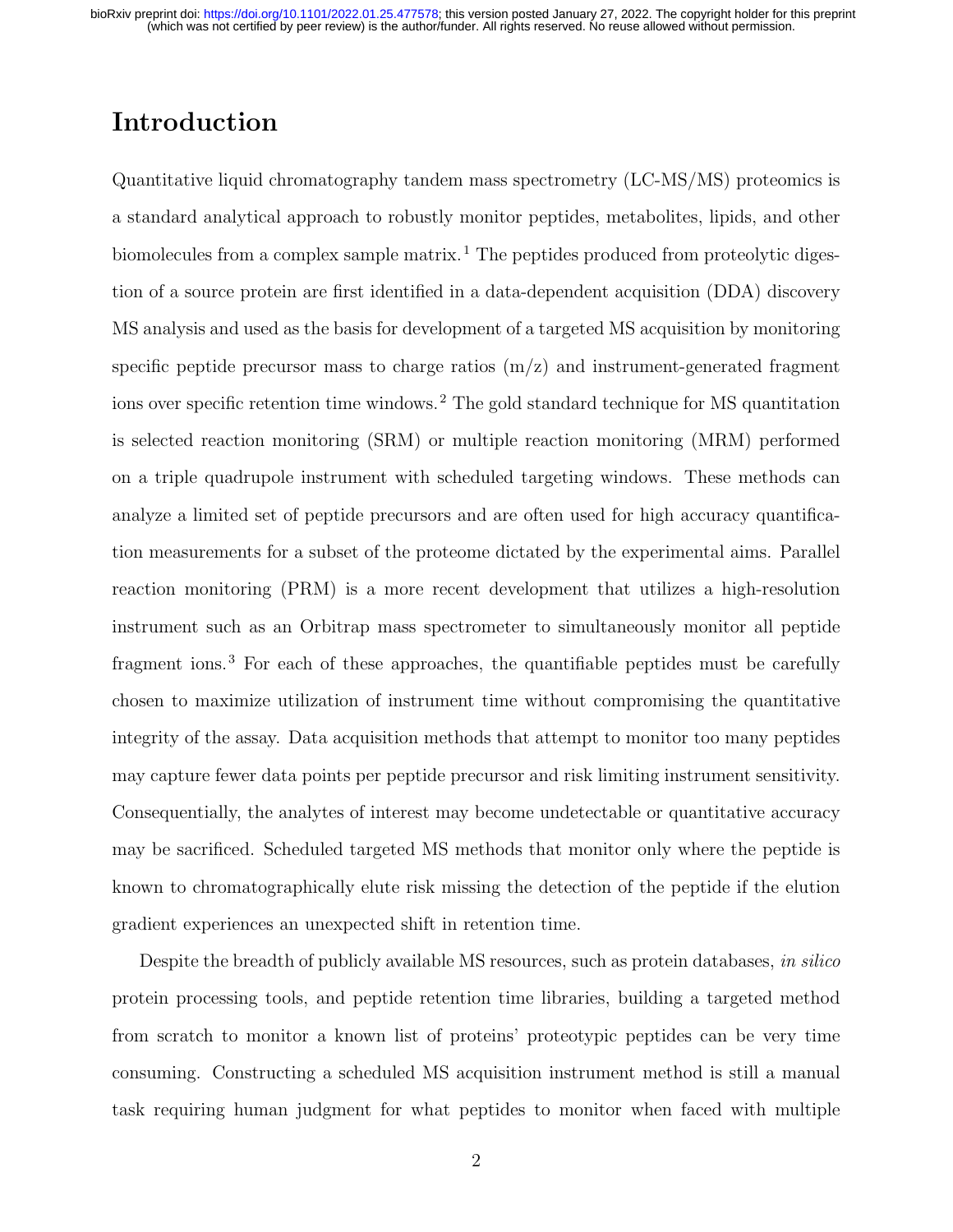available candidates. Despite available resources which can aid the analyst,  $4-6$  these existing tools are typically algorithms which are focused on producing a minimally sufficient method rather than maximally utilizing the available duty cycle of the instrument. Current mass spectrometry instruments and standard methods typically monitor in the 10s to 100s of peptides per run,<sup> $7$ </sup> greatly limiting the number of proteins that could be quantified for addressing broader proteomics questions in biology.

Given the limited time frame in which peptides chromatographically elute and the available instrument duty cycle, a frequent question arises: what is the best subset of peptides to monitor to quantitate the greatest number of proteins per experiment? To address this need, we developed the Needler algorithm, which is a system capable of constructing a targeted MS method to maximally utilize the available duty cycle of an instrument over the targetable LC gradient. Using this algorithm, we further endeavored to ask: what are the required performance characteristics of a MS instrument and LC system required to produce a comprehensive MS method capable of monitoring the entire proteome and tens of thousands of peptides? Towards this end, we applied Needler to the human proteome and demonstrate its capability to build large (>10,000 analytes) targeted MS methods that can maximally utilize available instrument capacity. The results of the analysis indicate that existing instrumentation and techniques are incapable of monitoring the full proteome without significant advances in instrumental design and construction. Additional use cases highlight Needler calculations for the MS targeting capacity for proteins from the liver proteome or human kinase panels which demonstrate that subproteomes are more readily achievable for comprehensive MS targeting, depending on instrument duty cycle and the number of targeted analytes. Finally, the visualized scope of MS targeting boundaries provides a resource for determining the feasibility of various target peptide list sizes.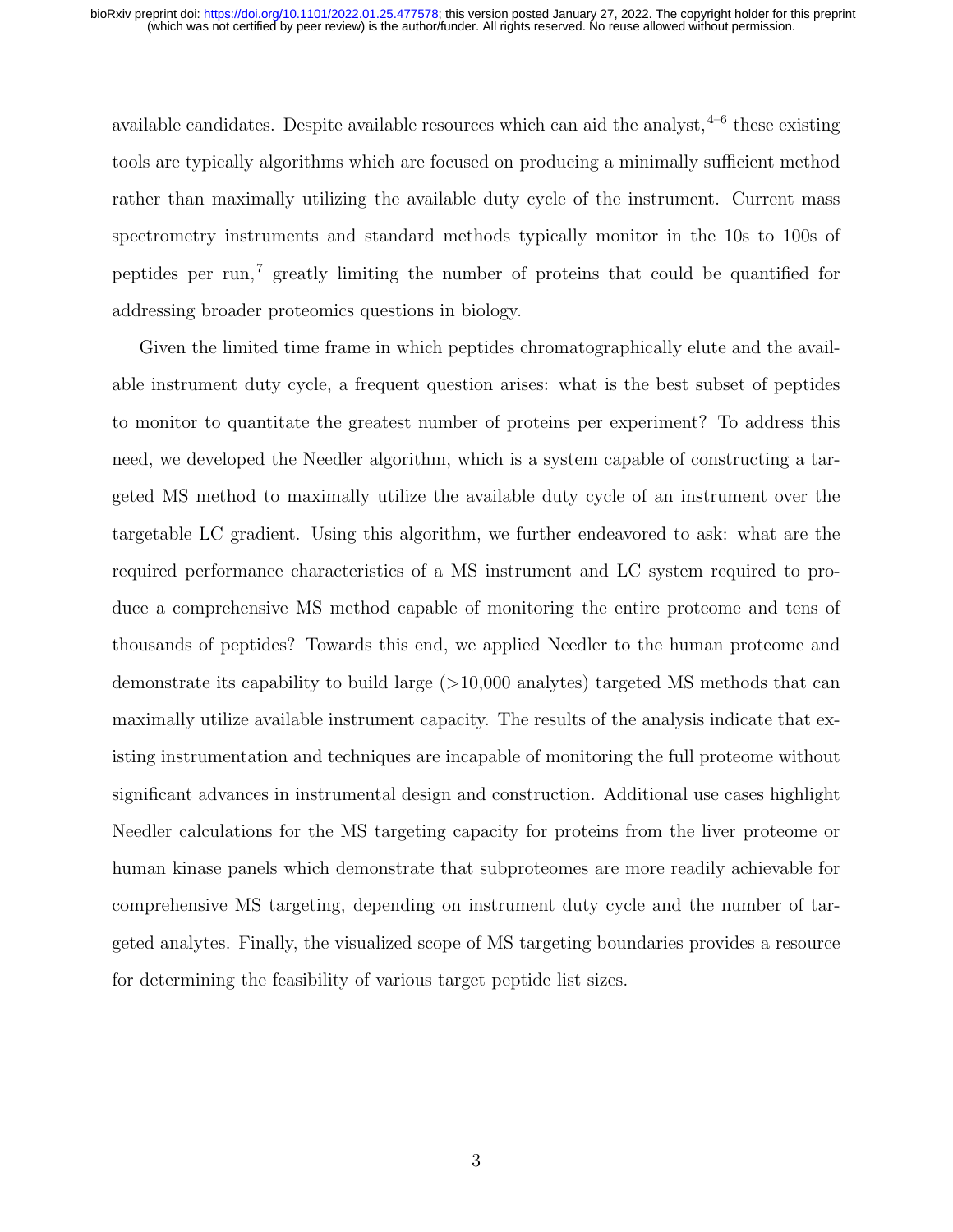## Methods and Materials

### Peptide Database

The Uniprot SwissProt 2020<sub>-03</sub> release<sup>8</sup> was downloaded and reduced to the 20,368 canonical Human entries. Using Pyteomics,<sup>9</sup> the proteins were digested in silico with trypsin allowing for no missed cleavages, size-restricted to 5-30 amino acids in length, and filtered to only consider peptides with the 20 canonical amino acids. Peptides that could not be distinctly assigned to a single protein were discarded. Methionine containing sequences were eliminated to avoid oxidation variability. All proteins were required to be identified by at least two peptides. The final collection of 431,811 peptides sequences represented 19,339 proteins (94.9% of initial proteome). The retained proteome peptide distribution is shown in Figure 1. The liver tissue peptide subset was created by the same procedure, limited to the proteins reported in<sup>10</sup> with greater than zero protein copies per cell for liver tissues, covering 9,731 proteins with 260,700 peptides. The kinase peptide subset was created by the same procedure, limited to the proteins reported in the Uniprot list of human protein kinases, retaining 511 proteins with 18,194 peptide sequences.

#### Peptide Retention Time Assignment

The PROSIT<sup>11</sup> deep learning model was downloaded locally (commit ce93f3aaed49aab4 628223b9025dcaf0512ea767) and used to predict the indexed retention time (iRT) for all peptides retained after filtering. To increase throughput, the PROSIT Flask application was modified to predict only the iRT value and not infer the fragment ion intensities. The PROSIT predicted iRT values were converted to a 60 minute gradient equivalent by linear regression against the empirically observed retention times of the  $40$  PROCAL<sup>12</sup> peptides using  $\text{SciPy},^{13}$  Pandas,<sup>14</sup> and Matplotlib<sup>15</sup> (Supplementary Table 1). Predicted peptide apex times were rounded to whole second integer values. The linear fit and the distribution of peptide retention times are shown in Figure 2.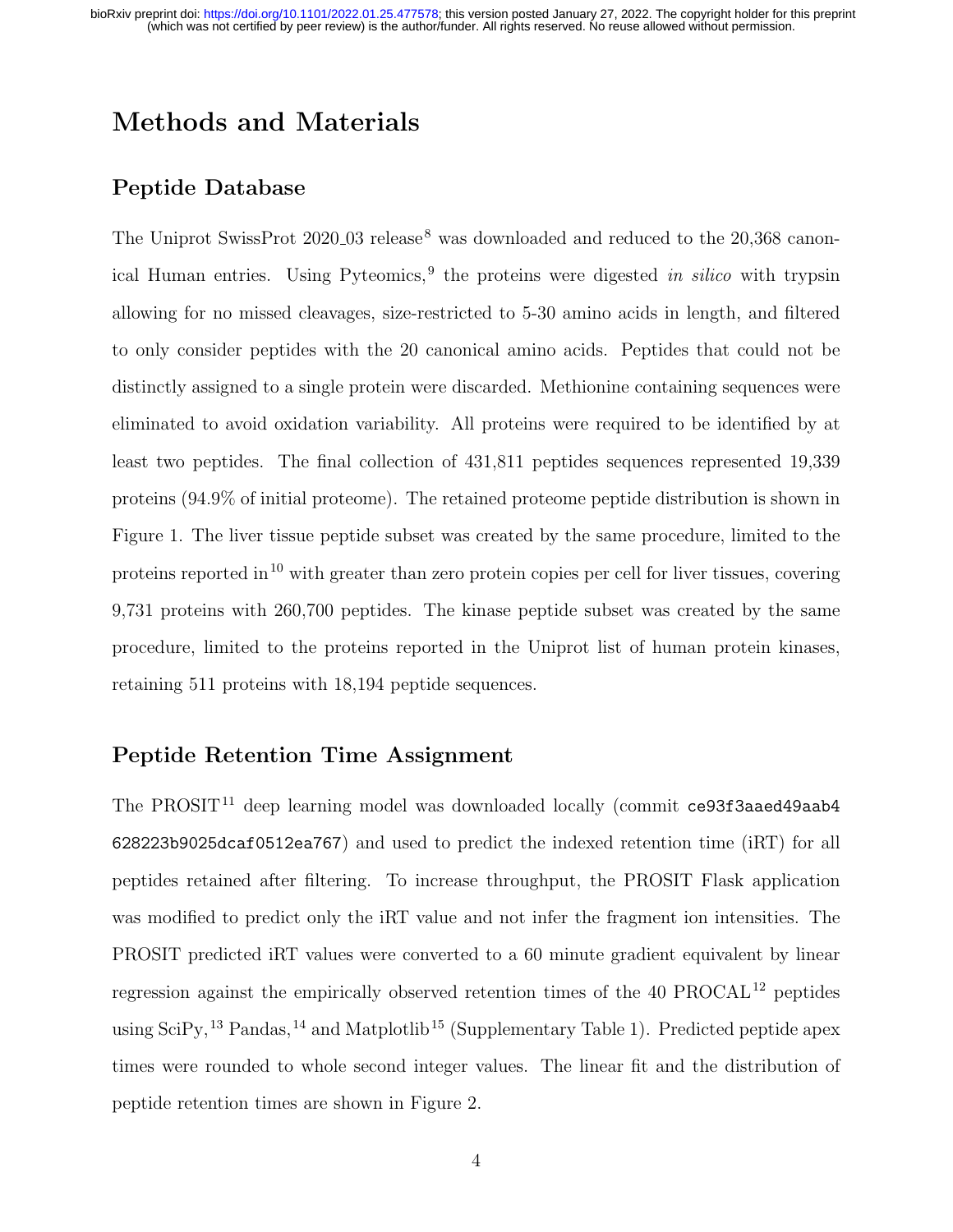

Figure 1: Top: Molecular weight distribution of the retained 431,811 tryptic peptides after filtering. Bottom: Distribution of peptides per protein that were retained after filtering.



Figure 2: Top: Empirical PROCAL retention time fit against the predicted Prosit iRT with a Rˆ2 of 0.9935. Bottom: distribution of predicted retention times of the proteome peptides used for modeling along a 60 minute gradient.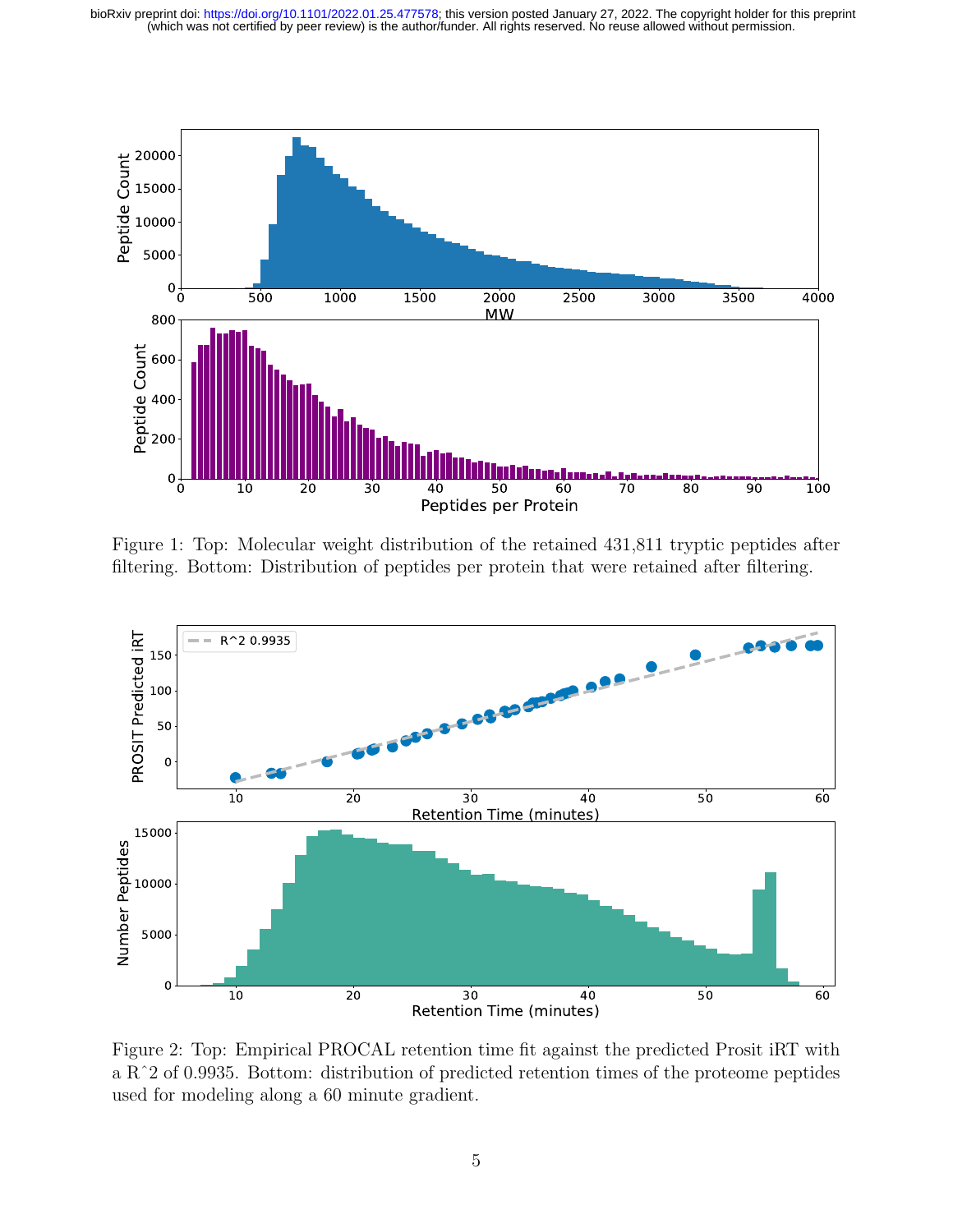### Algorithm Overview

The Z3 Theorem Prover <sup>16</sup> was used to host the peptide scheduling solver. A custom Z3 model was constructed to represent a scheduled targeted MS experiment with constraints on maximum targetable peptides per cycle where each peptide was considered from its predicted peak retention time plus the configured retention time width for the experimental configuration. The solver goal for each model was to identify the subset of peptides which would monitor the maximum number of proteins, requiring two peptides for a protein to be considered quantified. A matrix of instrument parameters was created to evaluate the effect of targets per cycle and the scheduled retention time targeting tolerance. The considered targets per cycle were: 1, 2, 3, 4, 5, 10, 20, 50, 100, 200, 500, 1000, 2000, 5000, and 10000. The retention time tolerances constructed by taking the peptide peak apex and monitoring the number of seconds before and after this point: 1, 3, 7, 15, 30, 45, 60, 90, 120, 180, 240, and 300. Peptides and proteins were randomly ordered at model construction to allow each replicate an opportunity to sample a different area of the solution space. Each model was constructed and then allowed to optimize for 24 hours on a single Cascade Lake processor core before being halted. Optimization jobs were distributed onto an 82 node cluster using Slurm.<sup>17</sup> Each model configuration was run three times, retaining the solution which targeted the maximum number of proteins. Full algorithm code is available on GitHub at https://github.com/dbready/needler.

## Results

The Needler algorithm solves a job scheduling problem given challenging constraints. Peptide elution times are not evenly distributed across the gradient and proteins have unequal numbers of candidate peptides available for targeting. A simplified example of the target selection problem is shown in Figure 3. The hypothetical instrument is capable of simultaneously monitoring two targets per cycle. There are three proteins (A, B, C), each with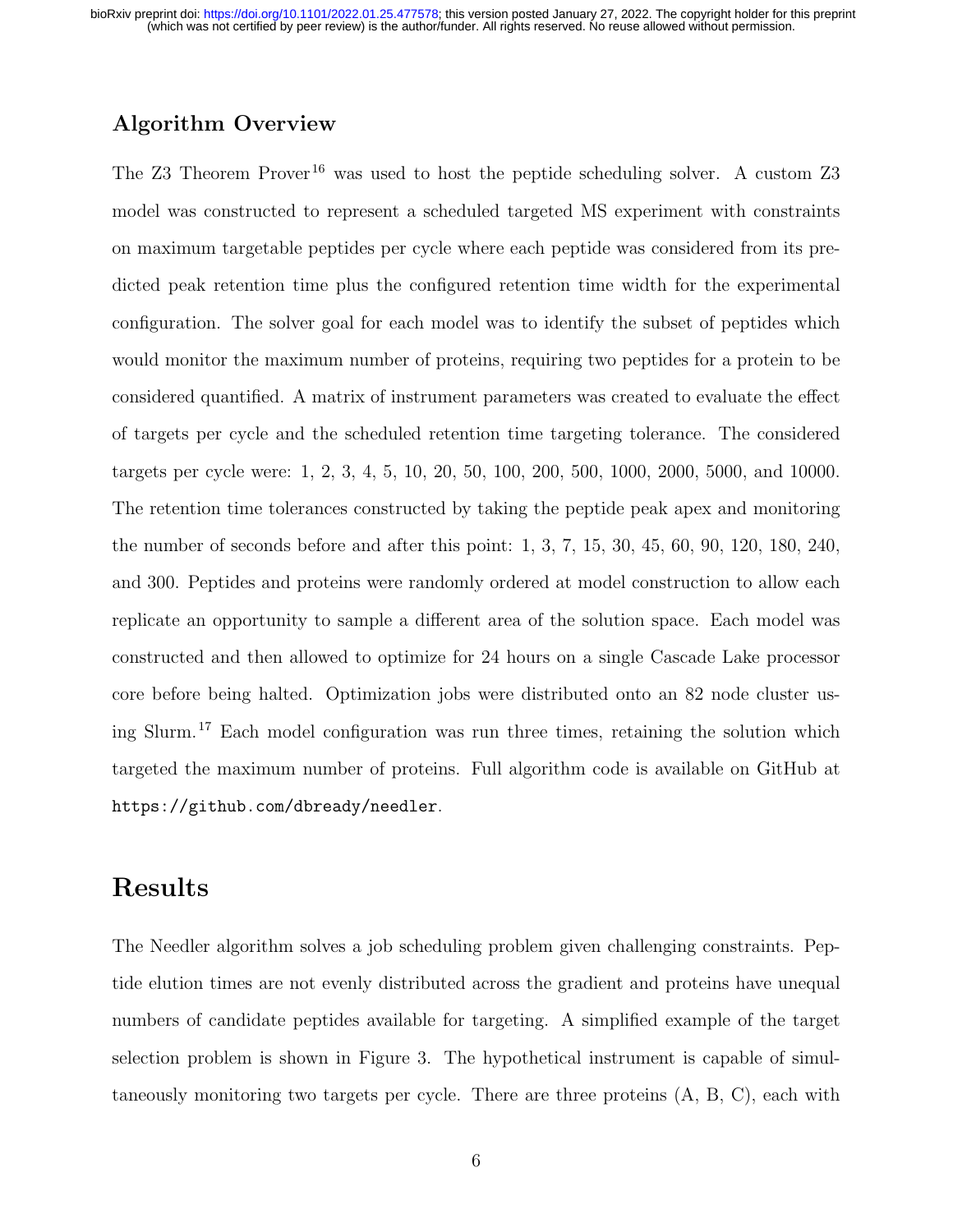their own peptides (protein A has 3 available peptides, protein B has 4 available peptides, and protein C has 2 available peptides) which have distinct retention time targeting windows (darker shading indicates overlapping retention times). The task is to pick the subset of peptides which will yield the minimum required peptides per protein (two) without exceeding the capabilities of the MS instrument. Needler produces a solution to the scheduling problem by targeting peptides A1, A3, B1, B2, C1, and C2, allowing the instrument to monitor all three proteins of interest.

An example acquisition method produced by Needler to develop a method for the human kinase panel, capable of monitoring 5 peptides per cycle, with each peptide monitored  $\pm$  180 seconds from the peak apex is shown in Figure 4. Each colored rectangle represents a different targeting window for a unique peptide chosen by Needler. In this acquisition method, the instrument would monitor 40 peptides, yielding quantitative data on 20 proteins. Despite the constraint of developing the method around the available peptide library, the method maintains high instrument utilization (gaps in utilization are indicated by non-colored areas of the graph). Additional selected utilization diagrams are provided in Supplemental Figures 3-74.

The best of the three models for each proteome, retention time tolerance, and targets per second combination were processed and the fraction of covered proteome was saved. The retained human proteome subset is shown in Figure 5. Monitoring more targets per second allows Needler additional flexibility in producing a comprehensive model, so solutions on the right part of the heatmap are better able to cover a high percentage of the proteome. Smaller retention time targeting windows allow the method to dedicate less time per peptide and are easier to solve. Given the human proteome with an instrument capable of monitoring 40 targets per second with scheduled retention time windows of  $\pm$  7 seconds from peak apex, Needler is able to target 19% of the available proteome: 7338 peptides representing 3669 proteins. The Needler algorithm was able to comprehensively target the human proteome in 39 of the tested models. To highlight additional uses case for Needler, we utilized the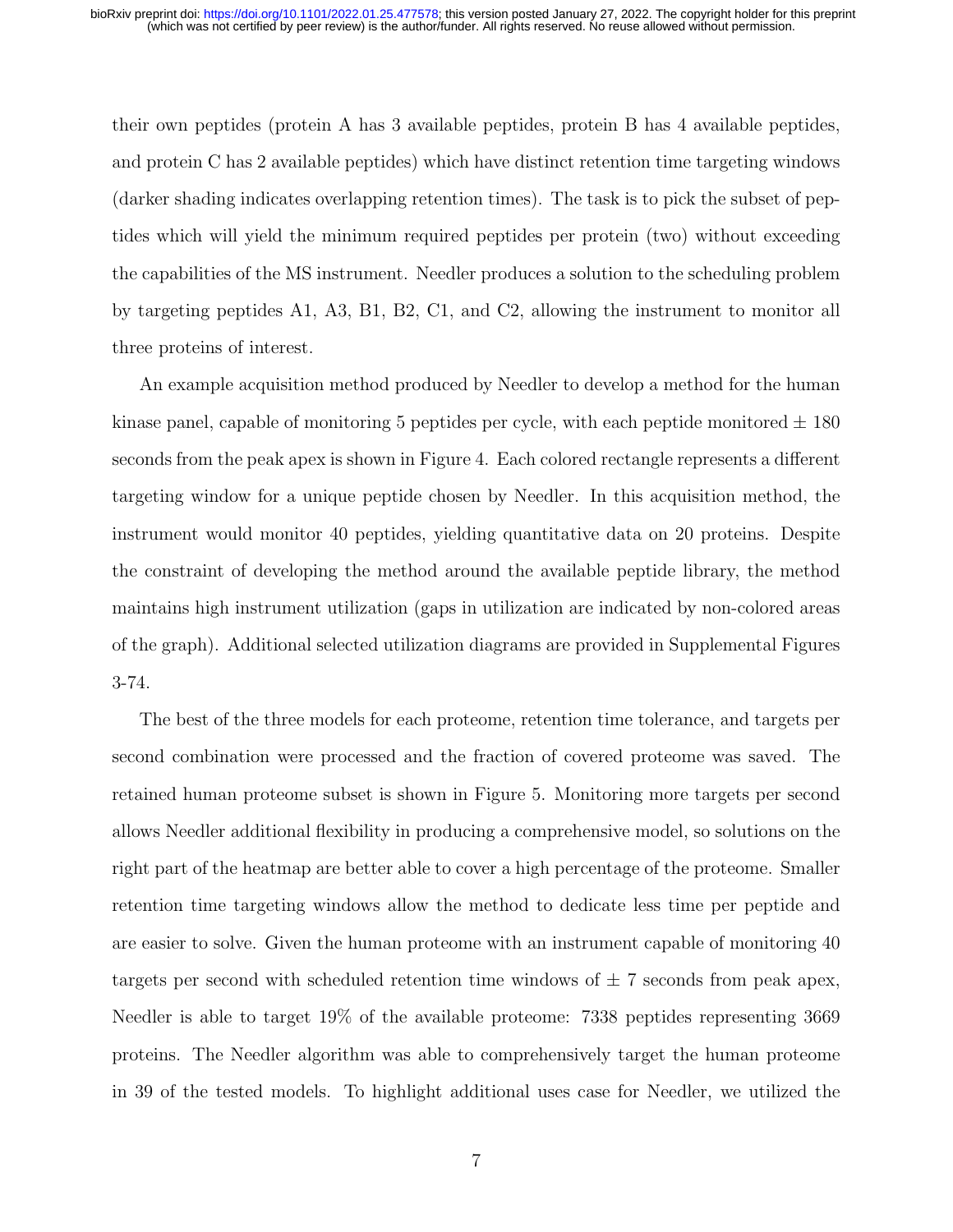

Figure 3: Schematic depicting the challenge in picking the subset of peptides for a targeted MS acquisition to monitor the maximum number of proteins. Top: candidate peptide retention time windows for each protein of interest Bottom: 6 Needler selected peptides resulting in quantiating all 3 proteins of interest.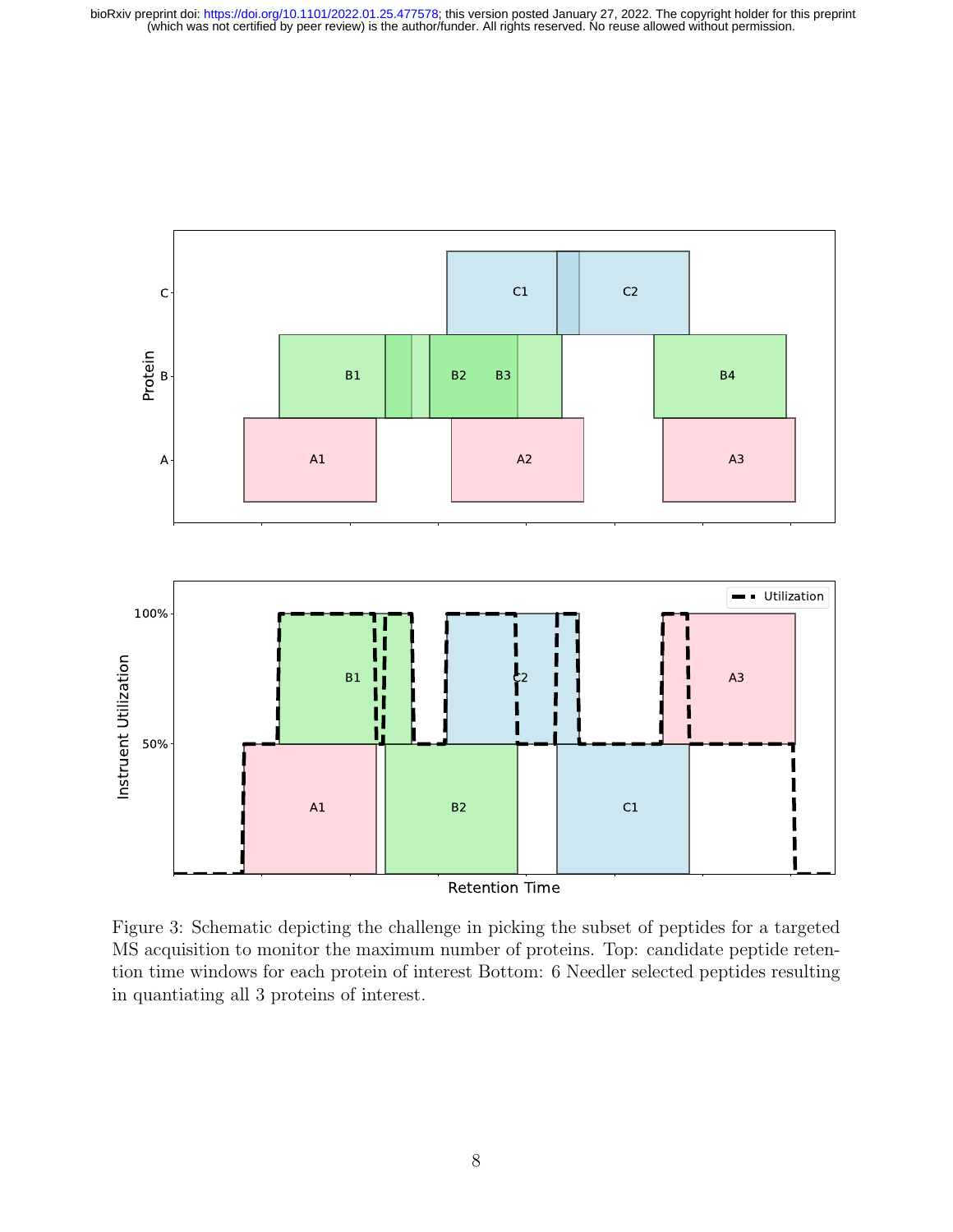

Figure 4: Visualization of a solved Needler MS acquisition method designed to target the human kinome proteins. Each colored block represents a scheduled targeting window per peptide. The dashed line indicates the total instrument utilization. MS acquisition method monitors 40 peptides, quantitating 20 proteins.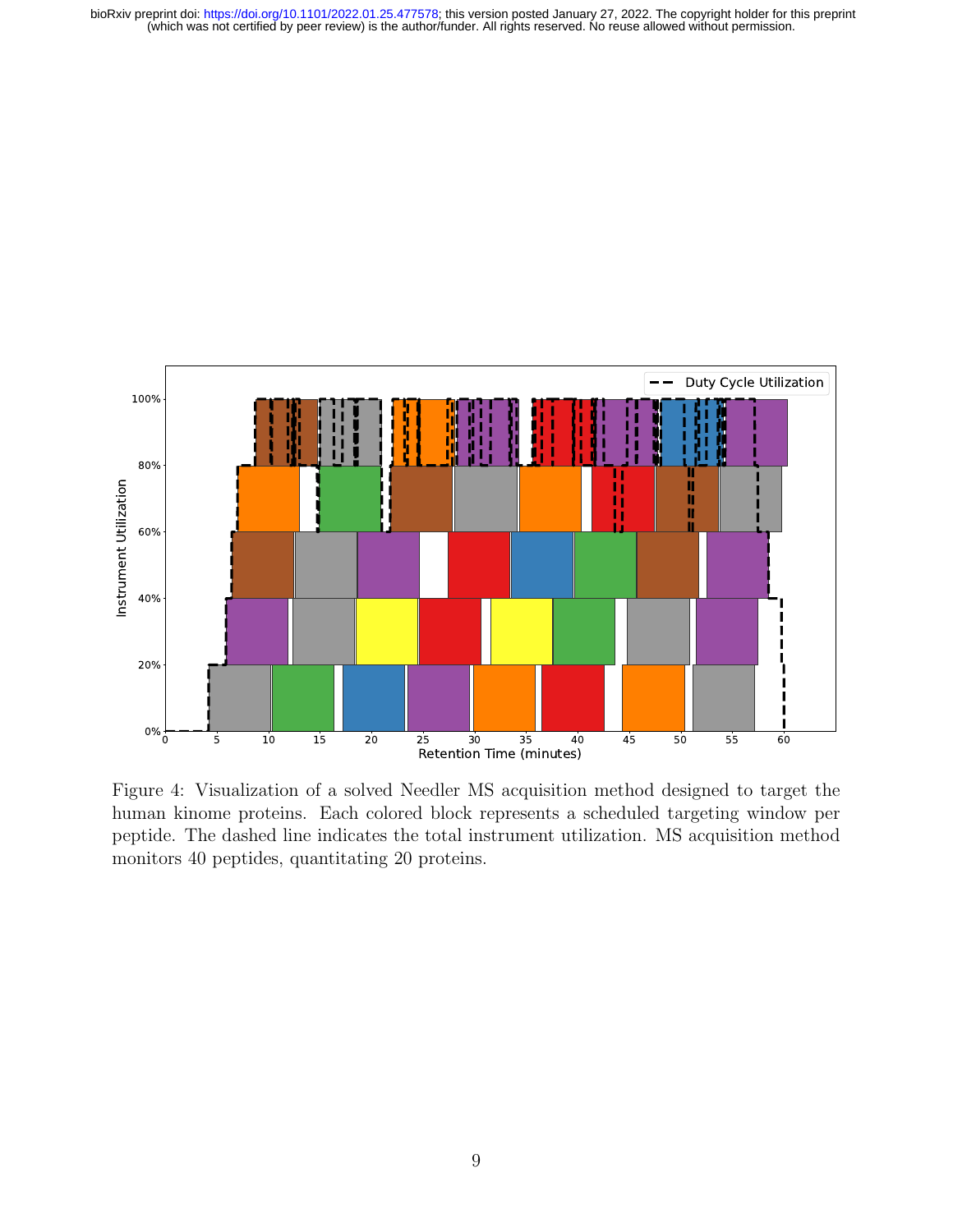algorithm to examine the targeting capacity for protein subsets of the proteome, namely those proteins reported as being expressed in either human liver and a human kinase panel. Human liver proteome results are shown in Figure 6. Given the human liver proteome with an instrument capable of monitoring 40 targets per second with scheduled retention time windows of  $\pm$  7 seconds from peak apex, Needler is able to target 37.5% of the available proteome: 7290 peptides representing 3645 proteins. The Needler algorithm was able to comprehensively target the human liver proteome in 52 of the tested models. Finally, the optimized methods for targeting the human kinases are shown in Figure 7. Given the human kinase subproteome with an instrument capable of monitoring 40 targets per second with scheduled retention time windows of  $\pm$  7 seconds from peak apex, Needler is able to target 100% of the available protein panel: 1022 peptides representing 511 proteins. The Needler algorithm was able to comprehensively target the human kinase subproteome in 107 of the tested models.

## Discussion

#### Peptide Database

The criteria used for filtering the initial peptide database were conservative, so a real-world analysis might exclude some of the peptides considered here. For instance, peptides are often discarded when they are highly charged, exhibit poor precursor ionization efficiency, contain multiple modification sites, or generate weak fragment ionization transitions. While these factors must be considered when designing an actual experiment, we believe the results generated with the Needler algorithm are valid given expected retention times and increasing sensitivities of mass spectrometers to detect peptides with a range of characteristics. Ultimately the final curated list of peptides submitted to Needler for scheduling optimization could easily be fit to the analyst's desired level of conservatism for peptide quantitation, but the final duty cycle utilization optimization would proceed as is reported here.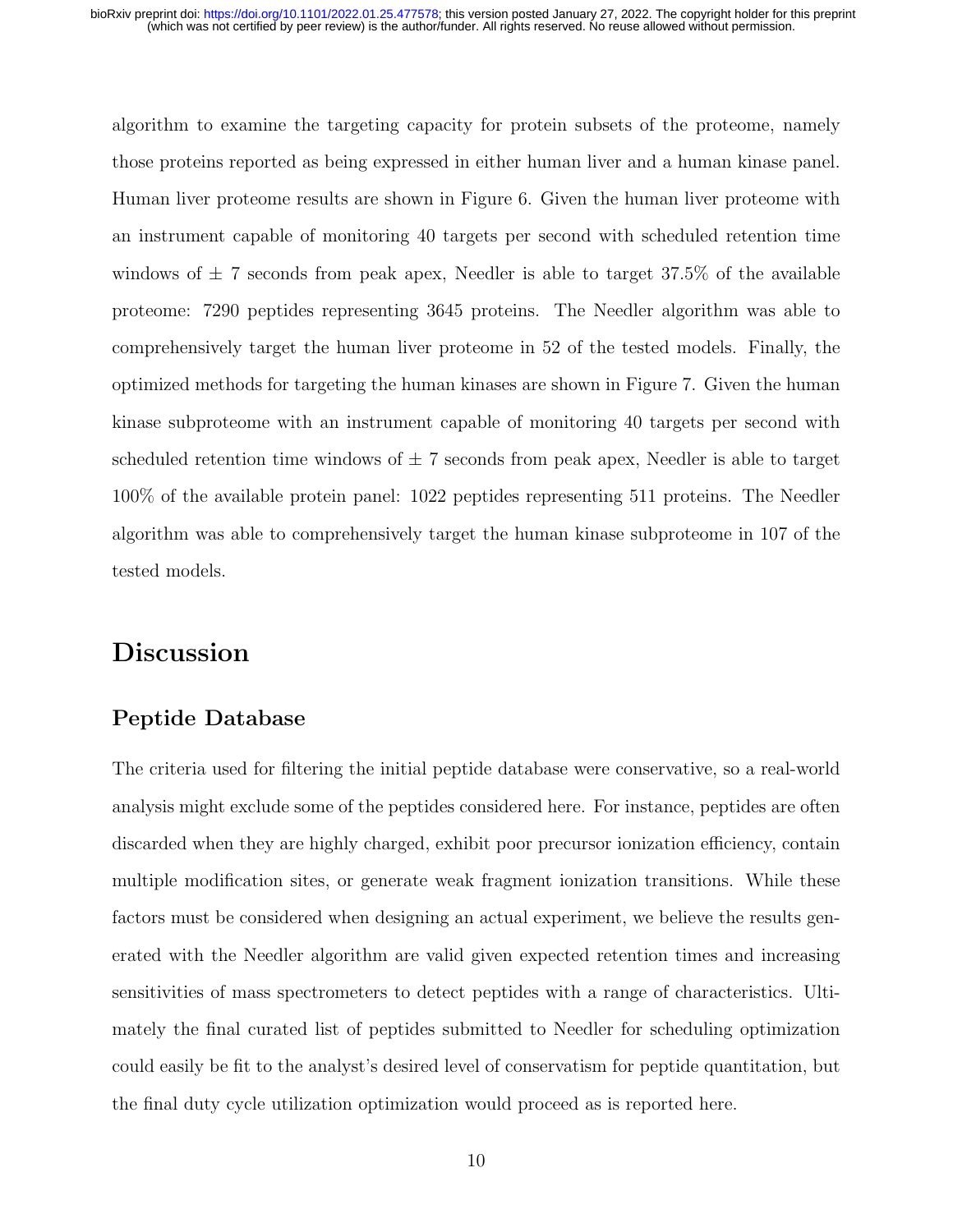(which was not certified by peer review) is the author/funder. All rights reserved. No reuse allowed without permission. bioRxiv preprint doi: [https://doi.org/10.1101/2022.01.25.477578;](https://doi.org/10.1101/2022.01.25.477578) this version posted January 27, 2022. The copyright holder for this preprint



Figure 5: Resulting data matrix from building optimized MS methods attempting to target the 19,339 available human proteins. Every square in the matrix represents the fraction of targetable proteome identified by the algorithm.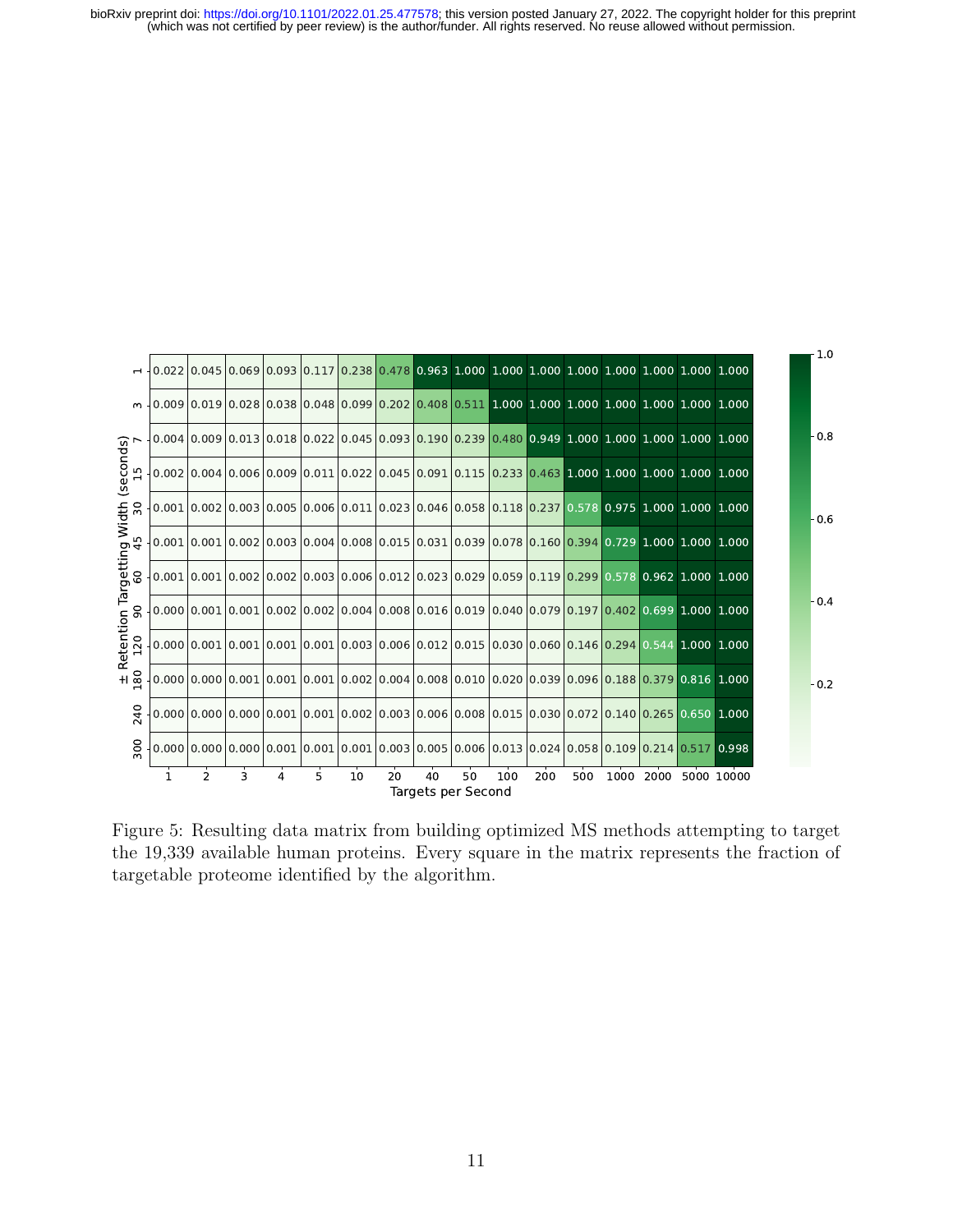(which was not certified by peer review) is the author/funder. All rights reserved. No reuse allowed without permission. bioRxiv preprint doi: [https://doi.org/10.1101/2022.01.25.477578;](https://doi.org/10.1101/2022.01.25.477578) this version posted January 27, 2022. The copyright holder for this preprint



Figure 6: Resulting data matrix from building optimized MS methods attempting to target the 9,731 available proteins in the liver subset. Every square in the matrix represents the fraction of targetable proteome identified by the algorithm.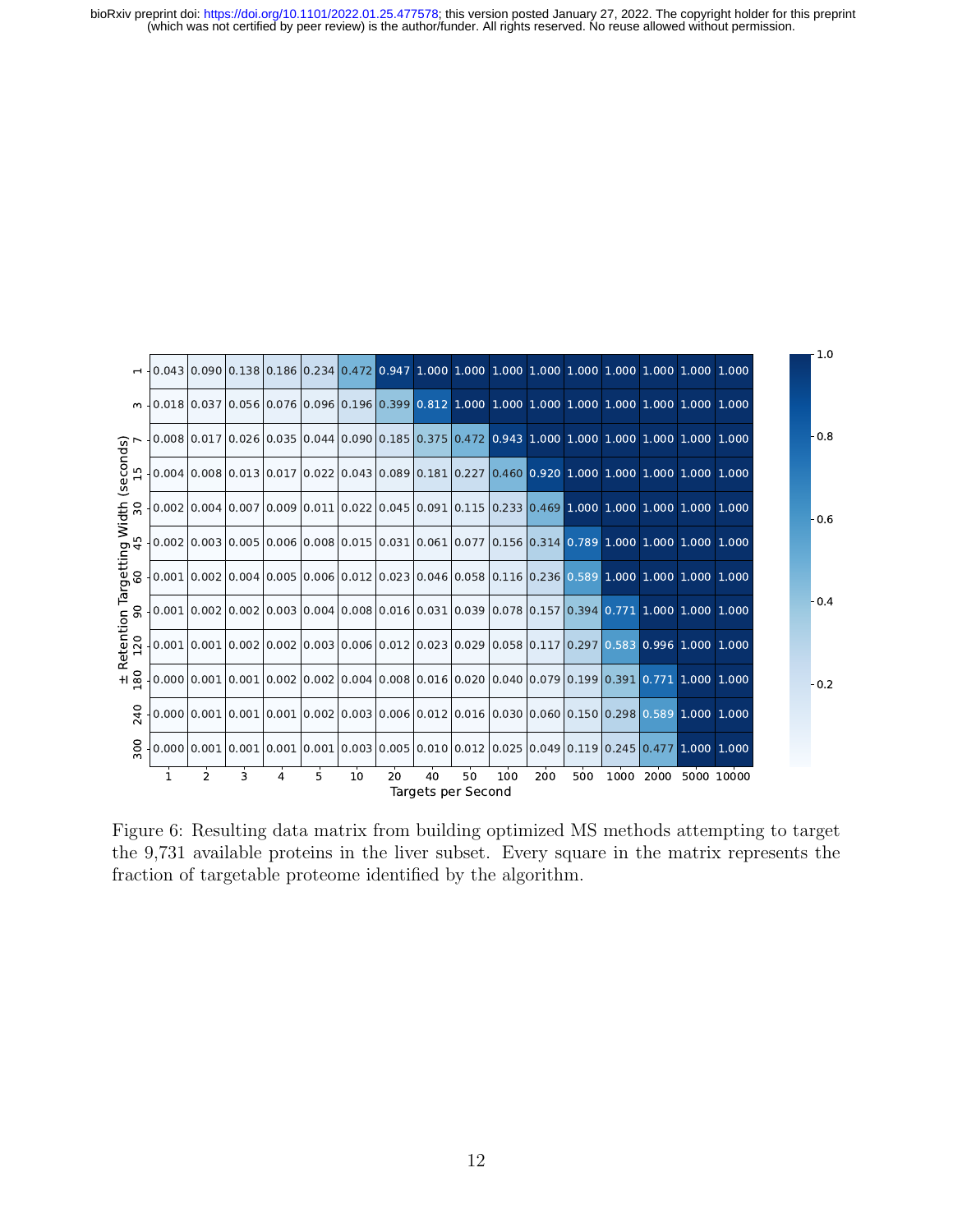|                 | $-10.810$ 1.000 1.000 1.000 1.000 1.000 1.000 1.000 1.000 1.000 1.000 1.000 1.000 1.000 1.000 1.000 1.000                                                                                                       |                |   |   |   |    |    |                          |    |     |                                                                                                                                                                              |     |      |      |            |
|-----------------|-----------------------------------------------------------------------------------------------------------------------------------------------------------------------------------------------------------------|----------------|---|---|---|----|----|--------------------------|----|-----|------------------------------------------------------------------------------------------------------------------------------------------------------------------------------|-----|------|------|------------|
| $\infty$        | $-0.309$ 0.689 1.000 1.000 1.000 1.000 1.000 1.000 1.000 1.000 1.000 1.000 1.000 1.000 1.000 1.000 1.000                                                                                                        |                |   |   |   |    |    |                          |    |     |                                                                                                                                                                              |     |      |      |            |
| (seconds)<br>15 | $[0.157]$ $[0.299]$ $[0.485]$ $[0.654]$ $[0.824]$ $[1.000]$ $[1.000]$ $[1.000]$ $[1.000]$ $[1.000]$ $[1.000]$ $[1.000]$ $[1.000]$ $[1.000]$                                                                     |                |   |   |   |    |    |                          |    |     |                                                                                                                                                                              |     |      |      |            |
|                 | $(0.078 0.157 0.235 0.307 0.397 0.816 1.000 1.000 1.000 1.000 1.000 1.000 1.000 1.000 1.000 1.000$                                                                                                              |                |   |   |   |    |    |                          |    |     |                                                                                                                                                                              |     |      |      |            |
|                 | $(0.041008400.1230016600.2040.419008511.00010.000100001.000100001.00010001.00010001.0001000$                                                                                                                    |                |   |   |   |    |    |                          |    |     |                                                                                                                                                                              |     |      |      |            |
|                 |                                                                                                                                                                                                                 |                |   |   |   |    |    |                          |    |     | $0.029 \mid 0.057 \mid 0.084 \mid 0.104 \mid 0.139 \mid 0.284 \mid 0.575 \mid 1.000 \mid 1.000 \mid 1.000 \mid 1.000 \mid 1.000 \mid 1.000 \mid 1.000 \mid 1.000 \mid 1.000$ |     |      |      |            |
| argetting Width | $(0.023 0.043 0.065 0.076 0.108 0.213 0.434 0.877 1.000 1.000 1.000 1.000 1.000 1.000 1.000 1.000$                                                                                                              |                |   |   |   |    |    |                          |    |     |                                                                                                                                                                              |     |      |      |            |
| Retention Ta    | $\mid$ 0.016 $\mid$ 0.029 $\mid$ 0.045 $\mid$ 0.059 $\mid$ 0.072 $\mid$ 0.145 $\mid$ 0.294 $\mid$ 0.589 $\mid$ 0.738 $\mid$ 1.000 $\mid$ 1.000 $\mid$ 1.000 $\mid$ 1.000 $\mid$ 1.000 $\mid$ 1.000 $\mid$ 1.000 |                |   |   |   |    |    |                          |    |     |                                                                                                                                                                              |     |      |      |            |
| 120             | $(0.012 0.023 0.033 0.045 0.057 0.112 0.223 0.448 0.560 1.000 1.000 1.000 1.000 1.000 1.000 1.000$                                                                                                              |                |   |   |   |    |    |                          |    |     |                                                                                                                                                                              |     |      |      |            |
| $+1\frac{8}{2}$ | $(0.008 0.016 0.023 0.031 0.039 0.076 0.153 0.305 0.380 0.763 1.000 1.000 1.000 1.000 1.000 1.000$                                                                                                              |                |   |   |   |    |    |                          |    |     |                                                                                                                                                                              |     |      |      |            |
| 240             |                                                                                                                                                                                                                 |                |   |   |   |    |    |                          |    |     | $0.006 \mid 0.012 \mid 0.018 \mid 0.023 \mid 0.029 \mid 0.059 \mid 0.117 \mid 0.231 \mid 0.292 \mid 0.581 \mid 1.000 \mid 1.000 \mid 1.000 \mid 1.000 \mid 1.000 \mid 1.000$ |     |      |      |            |
| 500             | $(0.004 0.010 0.014 0.020 0.023 0.049 0.096 0.190 0.237 0.472 0.932 1.000 1.000 1.000 1.000 1.000$                                                                                                              |                |   |   |   |    |    |                          |    |     |                                                                                                                                                                              |     |      |      |            |
|                 |                                                                                                                                                                                                                 | $\overline{2}$ | 3 | 4 | 5 | 10 | 20 | 40<br>Targets per Second | 50 | 100 | 200                                                                                                                                                                          | 500 | 1000 | 2000 | 5000 10000 |

Figure 7: Resulting data matrix from building optimized MS methods attempting to target the 511 available proteins kinase proteins subset. Every square in the matrix represents the fraction of targetable proteome identified by the algorithm.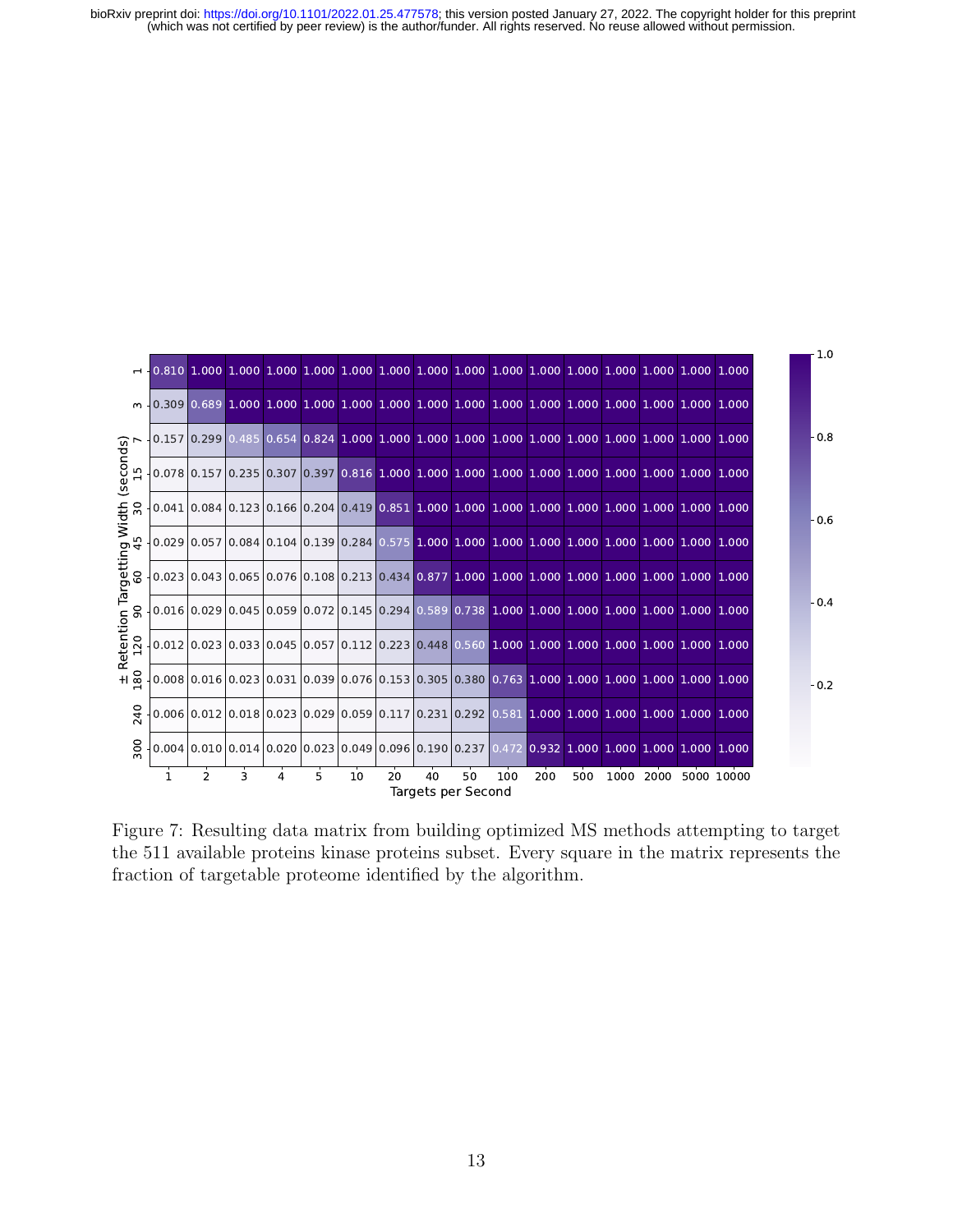#### Algorithm

The Z3 constraint solver has previously been used in operations research to tackle similar job scheduling problems,  $^{18}$  for which we thought peptide detection/MS duty cycle optimization contained parallels for consideration. Picking the subset of available proteotypic peptides from a protein can be considered a variation of the nurse scheduling problem, which is known to be NP complete.<sup>19</sup> Computational complexities of modeling the full proteome model is an intractable problem, so we cannot guarantee an optimal model. It is possible that a superior modeling approach may be available that can better utilize available instrument duty cycle. Nevertheless, we consider the Needler algorithm and results to be an important step for raising awareness of the current capabilities and limitations for full proteome quantitation using existing mass spectrometry methods and instrumentation.

#### Proteome Coverage

Defining the minimum acceptable quantitation criteria as 15 detection points across the chromatographic peak  $(\pm 7)$  seconds from peak apex), without additional retention time monitoring, the Needler algorithm calculated that the human and liver proteome would be fully monitorable with an instrument capable of operating at 500 hertz. On the other hand, the 511 identified human kinases would be fully quantifiable with an instrument operating at 40 hertz, which is within range of current MS instrumentation. For instance, the Thermo Exploris<sup> $M$ </sup> 480 Mass Spectrometer is considered state of the art, and when operating in PRM mode, it is capable of achieving 40 hertz. This indicates that subproteomes of ˜500 proteins are within reach of modern equipment. However, the commonly observed irreproducibility of liquid chromatography means that the minimum acceptable scheduled targeting windows are much larger than a 15 data point calculation would allow. There are techniques and configurations thought to relieve this issue, but none fully resolve the concern to have wider retention time targeting windows.  $20-22$  The generated methods with limited retention time coverage are unlikely to produce satisfactory results as peptides often shift during elution,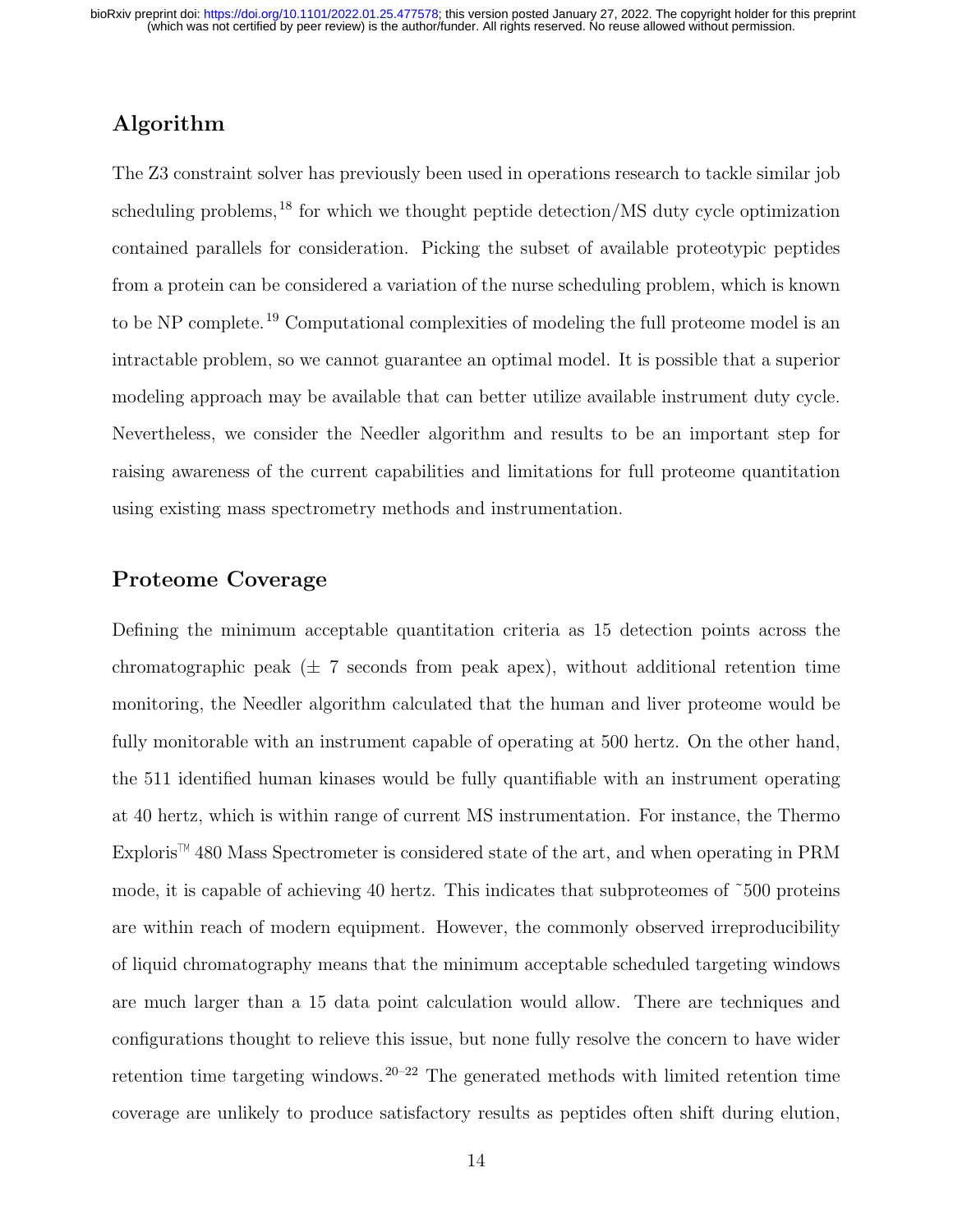escaping sufficient monitoring over their full profile.

MaxQuant Live <sup>23</sup> which allows for dynamic target scheduling and reactive target selection could address this chromatographic limitation. MaxQuant Live was demonstrated to monitor 25,000 peptides through more specific instrument control that could adjust for changes in chromatography. However, the peptides were chosen with a greedy algorithm that did not maximize the number of monitored proteins, leaving an opportunity for this parameter to be further optimized.

While Needler offers a path to maximize the number of peptide analytes per analysis, considerable instrument performance improvements are required to comprehensively target and quantitatively measure the human proteome. Nevertheless, focused biological networks and protein families such as the human kinome are now feasibly targetable given existing practices and instrumentation. Needler offers an opportunity to pursue the greatest extent of protein quantification given available instrumentation. Lacking a revolution in LC-MS technology, more intelligent data acquisition modes seem the most likely means to capture a larger percentage of human biology.

## Conclusion

The Needler algorithm has demonstrated the ability to design a comprehensive scheduled targeted MS experiment within one's available instrument constraints. We further demonstrate that existing instrumentation and techniques are not yet suited to the task of monitoring the complete human proteome. Despite the MS duty cycle limitations that exist, subprotomes from tissues or biological pathways of interest (hundreds of proteins per LC-MS run) are more readily achievable for comprehensive targeted MS with on-market instruments. Superior instrumentation or novel acquisition strategies that can dynamically react to the conditions of a chromatographic gradient will be required to quantitate a greater percentage of analytes.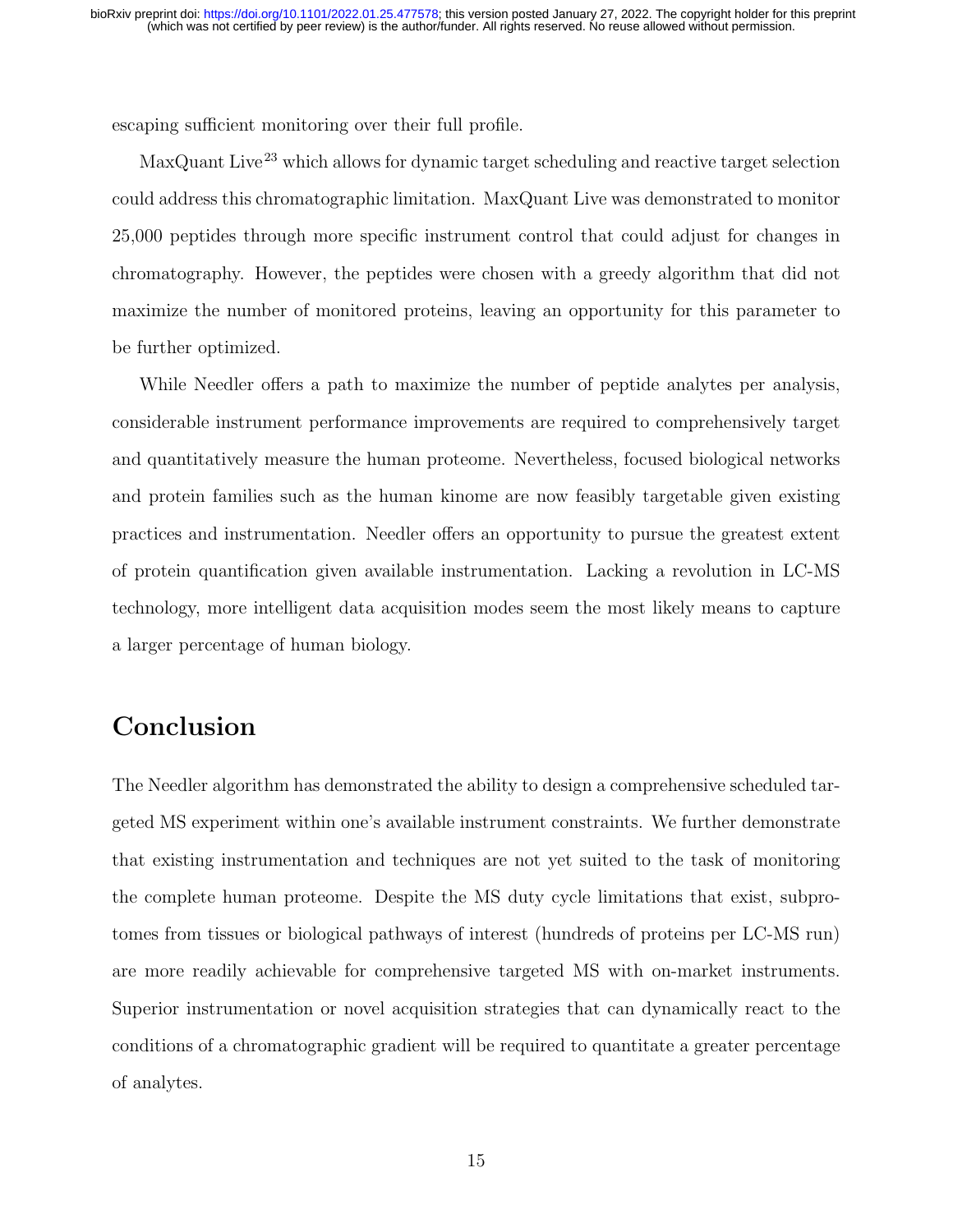Source code to the Needler algorithm used to support this publication is hosted on GitHub at https://github.com/dbready/needler under an Apache 2 license. Results for the best of three optimizations for each of the experiments is available in the provided SQLite database.

## Acknowledgement

We thank Melanie Patterson for helpful discussions and providing extensive manuscript improvements.

This work made use of the high performance computing resource that is operated by the National Center for Supercomputing Applications (NCSA) at the University of Illinois at Urbana-Champaign. We would like to thank the expertise of the staff at NCSA.

## References

- (1) Walther, T. C.; Mann, M. Mass spectrometry based proteomics in cell biology. Journal of Cell Biology 2010, 190, 491–500, DOI: 10.1083/jcb.201004052.
- (2) Anderson, L.; Hunter, C. L. Quantitative Mass Spectrometric Multiple Reaction Monitoring Assays for Major Plasma Proteins<sup>\*</sup>. Molecular  $\mathcal C$  Cellular Proteomics 2006, 5, 573–588, DOI: 10.1074/mcp.M500331-MCP200.
- (3) Rauniyar, N. Parallel Reaction Monitoring: A Targeted Experiment Performed Using High Resolution and High Mass Accuracy Mass Spectrometry. International Journal of Molecular Sciences 2015, 16, 28566–28581, DOI: 10.3390/ijms161226120.
- (4) Kusebauch, U. et al. Human SRMAtlas: A Resource of Targeted Assays to Quantify the Complete Human Proteome. Cell 2016, 166, 766–778, DOI: 10.1016/j.cell.2016.06.041.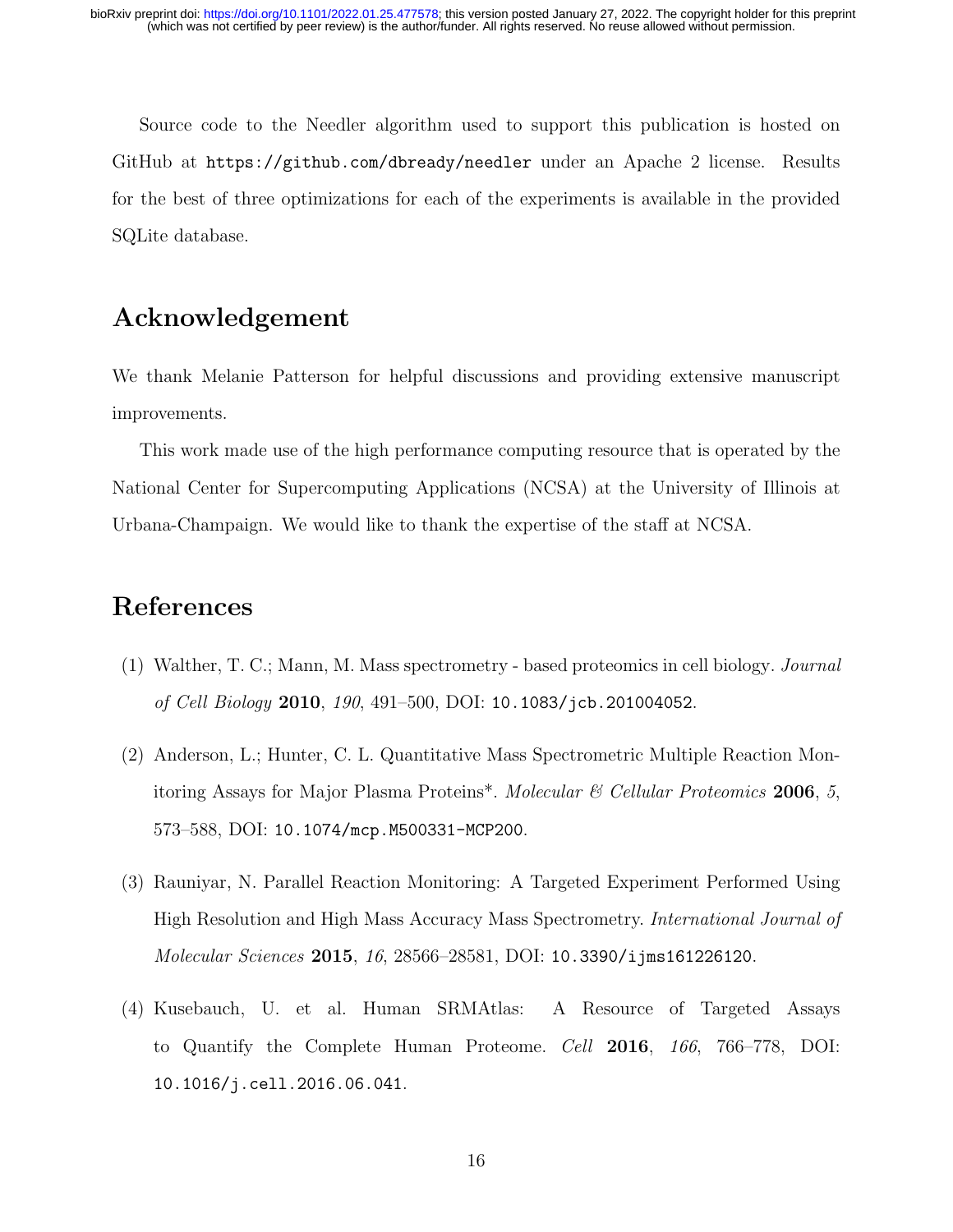- (5) Zauber, H.; Kirchner, M.; Selbach, M. Picky: A simple online PRM and SRM method designer for targeted proteomics. Nature Methods 2018, 15, 156, DOI: 10.1038/nmeth.4607.
- (6) MacLean, B.; Tomazela, D. M.; Shulman, N.; Chambers, M.; Finney, G. L.; Frewen, B.; Kern, R.; Tabb, D. L.; Liebler, D. C.; MacCoss, M. J. Skyline: an open source document editor for creating and analyzing targeted proteomics experiments. Bioinformatics 2010, 26, 966–968, DOI: 10.1093/bioinformatics/btq054.
- (7) Shi, T.; Song, E.; Nie, S.; Rodland, K. D.; Liu, T.; Qian, W.-J.; Smith, R. D. Advances in targeted proteomics and applications to biomedical research. PROTEOMICS 2016, 16, 2160–2182, DOI: 10.1002/pmic.201500449.
- (8) Consortium, T. U. UniProt: a worldwide hub of protein knowledge. Nucleic Acids Research 2018, 47, D506–D515, DOI: 10.1093/nar/gky1049.
- (9) Goloborodko, A. A.; Levitsky, L. I.; Ivanov, M. V.; Gorshkov, M. V. Pyteomics a Python Framework for Exploratory Data Analysis and Rapid Software Prototyping in Proteomics. Journal of the American Society for Mass Spectrometry 2013, 24, 301–304, DOI: 10.1021/jasms.8b04453.
- (10) Wang, D. et al. A deep proteome and transcriptome abundance atlas of 29 healthy human tissues. Molecular Systems Biology 2019, 15, DOI: 10.15252/msb.20188503.
- (11) Gessulat, S.; Schmidt, T.; Zolg, D. P.; Samaras, P.; Schnatbaum, K.; Zerweck, J.; Knaute, T.; Rechenberger, J.; Delanghe, B.; Huhmer, A.; Reimer, U.; Ehrlich, H.- C.; Aiche, S.; Kuster, B.; Wilhelm, M. Prosit: proteome-wide prediction of peptide tandem mass spectra by deep learning. Nature Methods 2019, 16, 509–518, DOI: 10.1038/s41592-019-0426-7.
- (12) Zolg, D. P.; Wilhelm, M.; Yu, P.; Knaute, T.; Zerweck, J.; Wenschuh, H.; Reimer, U.; Schnatbaum, K.; Kuster, B. PROCAL: A Set of 40 Peptide Standards for Retention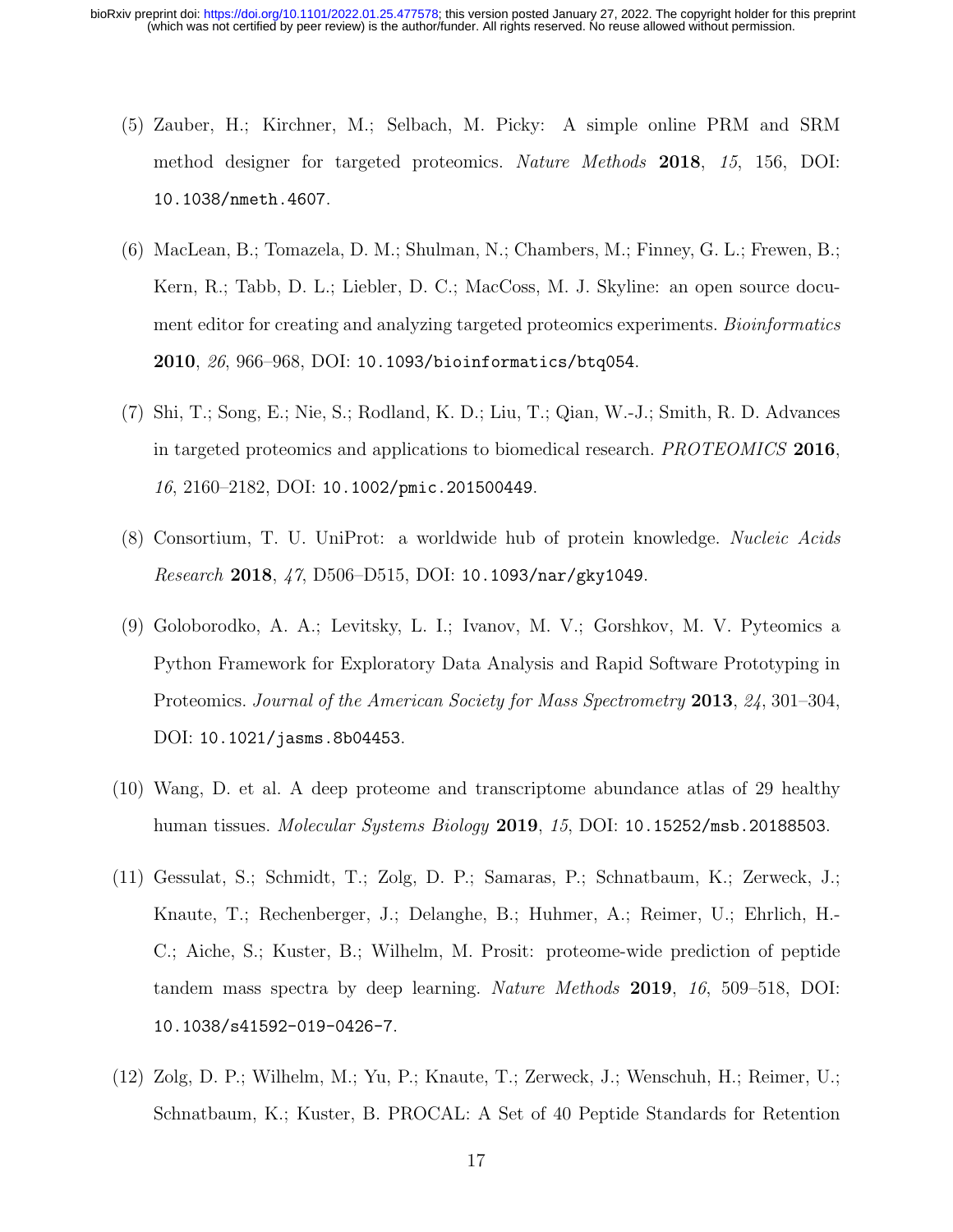Time Indexing, Column Performance Monitoring, and Collision Energy Calibration. PROTEOMICS 2017, 17, 1700263, DOI: 10.1002/pmic.201700263.

- (13) Virtanen, P. et al. SciPy 1.0: Fundamental Algorithms for Scientific Computing in Python. Nature Methods 2020, DOI: 10.1038/s41592-019-0686-2.
- (14) McKinney, W. Data Structures for Statistical Computing in Python. Proceedings of the 9th Python in Science Conference. 2010; pp  $51 - 56$ .
- (15) Hunter, J. D. Matplotlib: A 2D Graphics Environment. Computing in Science Engineering 2007, 9, 90–95, DOI: 10.1109/MCSE.2007.55.
- (16) de Moura, L.; Bjørner, N. Z3: An Efficient SMT Solver. Tools and Algorithms for the Construction and Analysis of Systems. Berlin, Heidelberg, 2008; pp 337–340, DOI: 10.1007/978-3-540-78800-3\_24.
- (17) Yoo, A. B.; Jette, M. A.; Grondona, M. SLURM: Simple Linux Utility for Resource Management. Job Scheduling Strategies for Parallel Processing. Berlin, Heidelberg, 2003; pp 44–60, DOI: 10.1007/10968987\_3.
- (18) Hamid, M.; Barzinpour, F.; Hamid, M.; Saeed, M. A multi-objective mathematical model for nurse scheduling problem with hybrid DEA and augmented e-constraint method: a case study. 2018, 11, 98–108.
- (19) Solos, I. P.; Tassopoulos, I. X.; Beligiannis, G. N. A Generic Two-Phase Stochastic Variable Neighborhood Approach for Effectively Solving the Nurse Rostering Problem. Algorithms 2013, 6, 278–308, DOI: 10.3390/a6020278.
- (20) Bache, N.; Geyer, P. E.; Bekker-Jensen, D. B.; Hoerning, O.; Falkenby, L.; Treit, P. V.; Doll, S.; Paron, I.; Müller, J. B.; Meier, F.; Olsen, J. V.; Vorm, O.; Mann, M. A Novel LC System Embeds Analytes in Pre-formed Gradients for Rapid, Ultra-